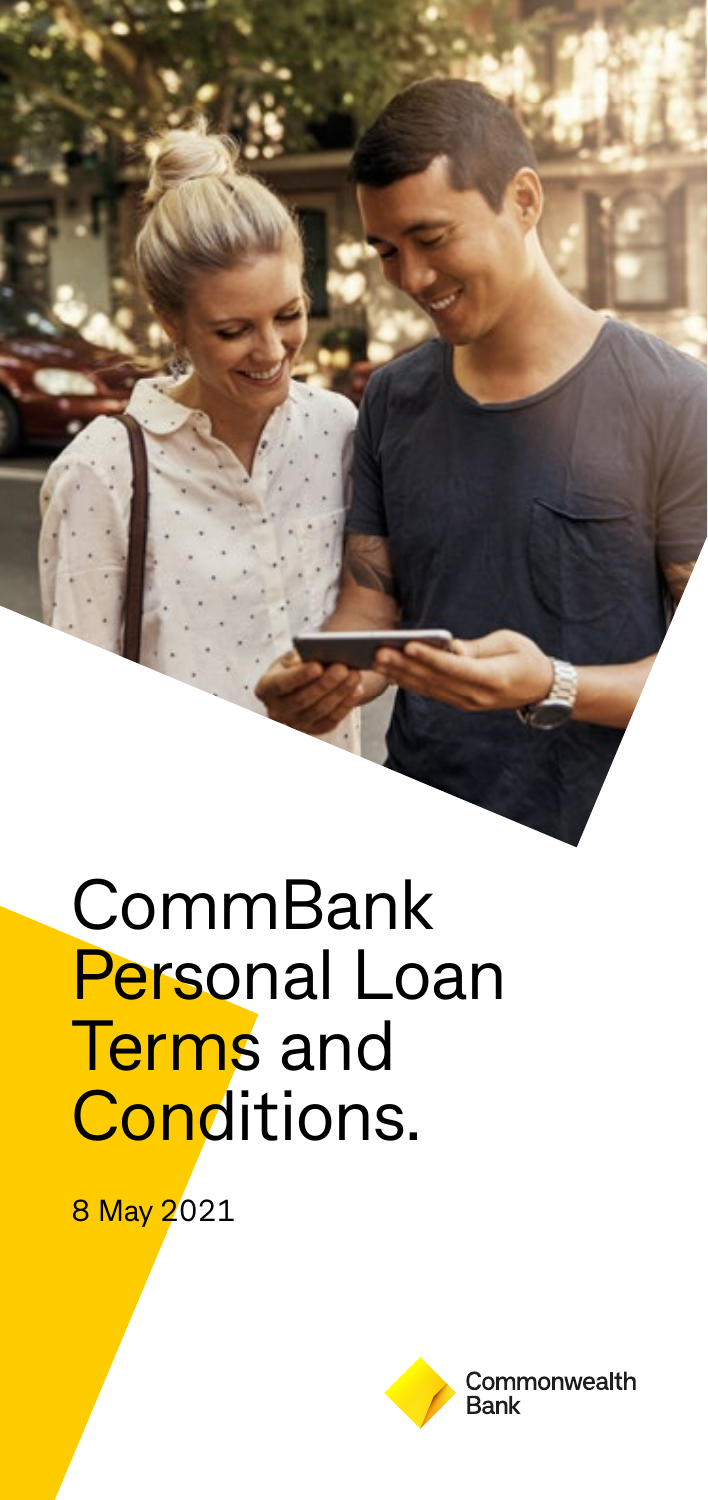## Where to find out more

Visit **commbank.com.au/personalloans** for more information about our personal loans, including information on our current interest rates and fees.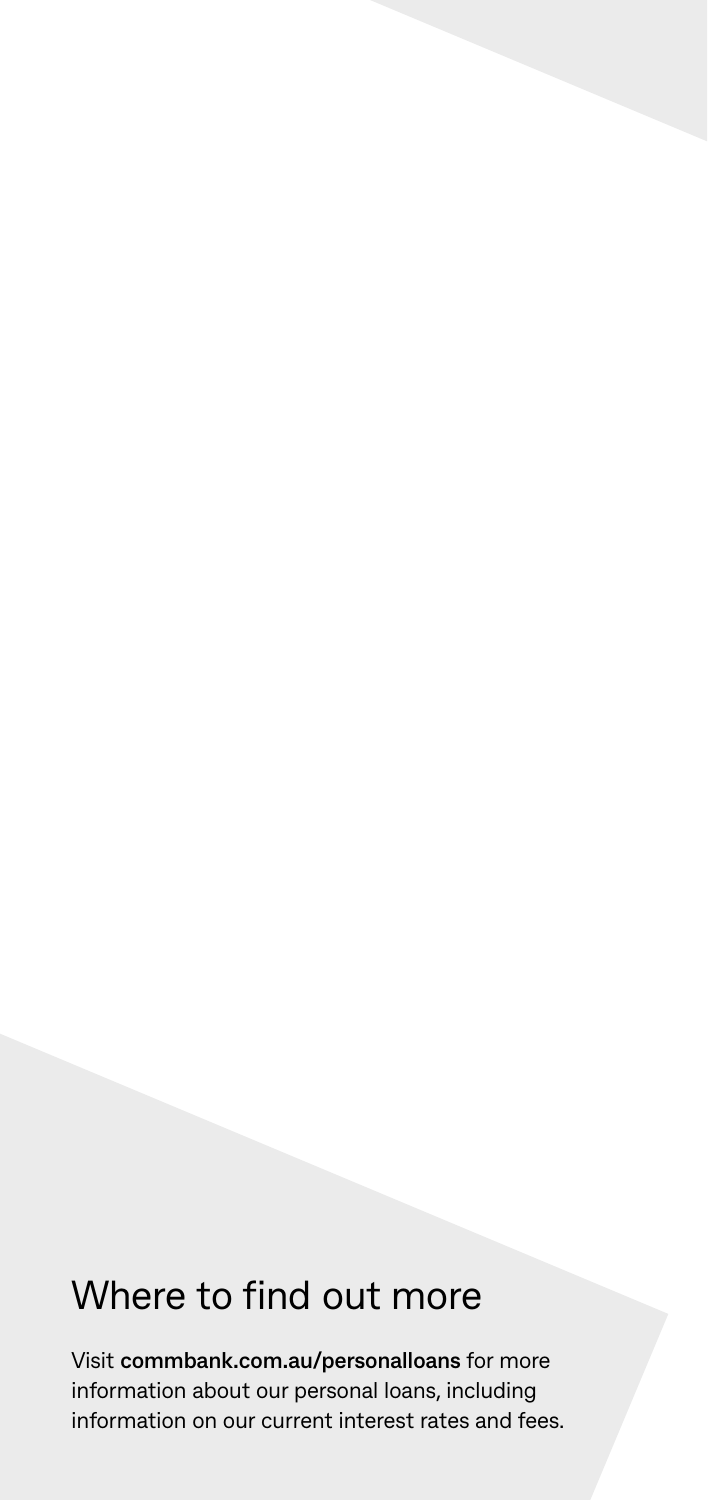# **Contents**

#### **Terms and conditions**

| 1. Your contract with us <b>manually contract</b> 2         |  |
|-------------------------------------------------------------|--|
|                                                             |  |
| 3. Managing your loan <b>manual community</b> 3             |  |
| 4. Fees and interest <b>manual contract and interest</b> 10 |  |
| 5. Default and other matters <b>contained a set of 11</b>   |  |
|                                                             |  |
| 7. Meaning of words used in this document <b>manual</b> 15  |  |

#### **Other important information**

| 8. Credit guide          |  |
|--------------------------|--|
| 9. Information statement |  |

### **Look for these symbols to find special conditions for your loan type**



Variable Rate Loan



Loan



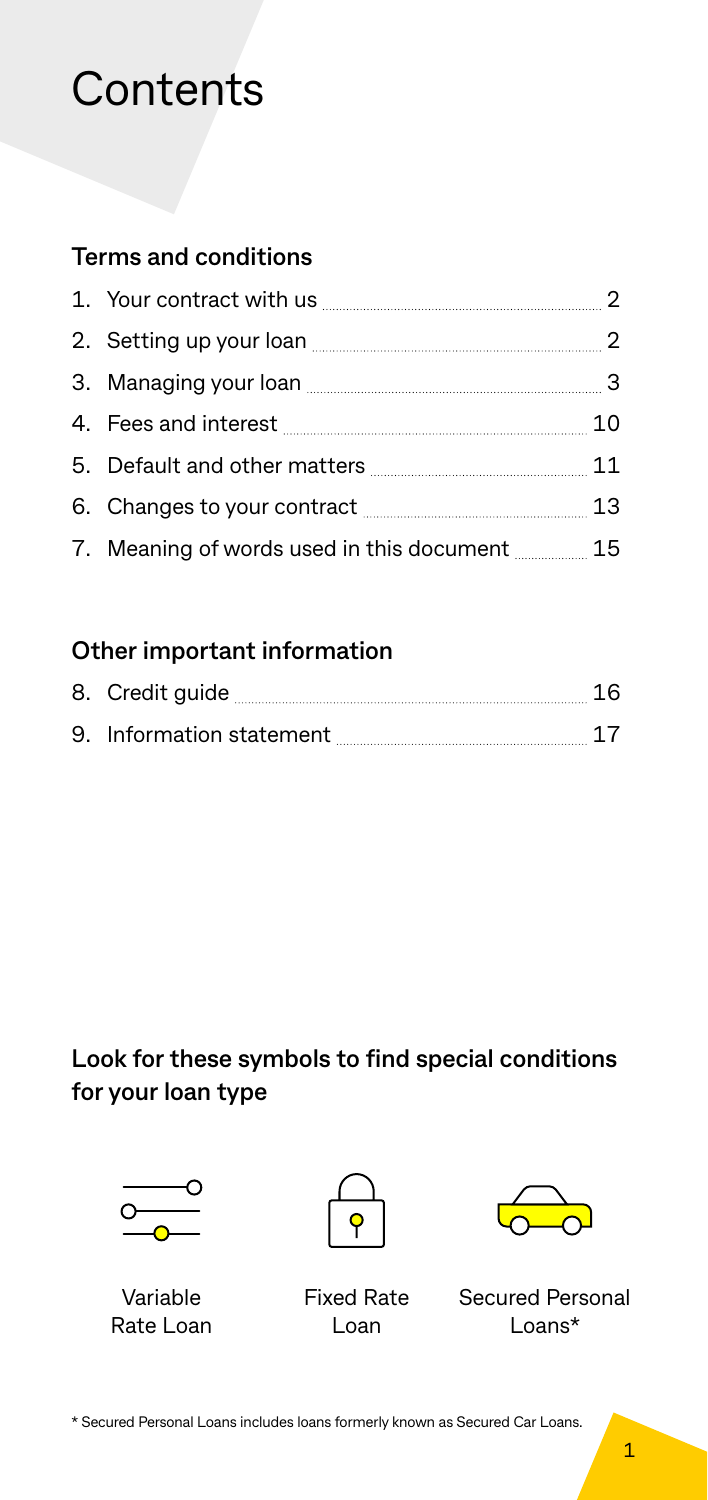#### **1. Your contract with us**

Please read these Terms and Conditions and the Schedule we give you that includes your loan details. Together, they make up your loan contract and include the information we must provide you. Special conditions in the Schedule govern over the Terms and Conditions.

The contract will start on the day we fund your loan or otherwise accept the offer you make in the Schedule.

The *Banking Code of Practice* is the industry benchmark for best-practice banking standards. It applies to your loan.

#### **2. Setting up your loan**

#### **2.1. Conditions for funding your loan**

Before we fund your loan, you must meet our requirements, including:

- Completing a loan authority form to tell us who can transact on your loan account.
- Completing the Direct Debit Request form to nominate an account we can debit repayments from.
- Us being satisfied there has been no adverse information or change in financial circumstances since your application.

You must use your loan only for the purposes you indicated to us.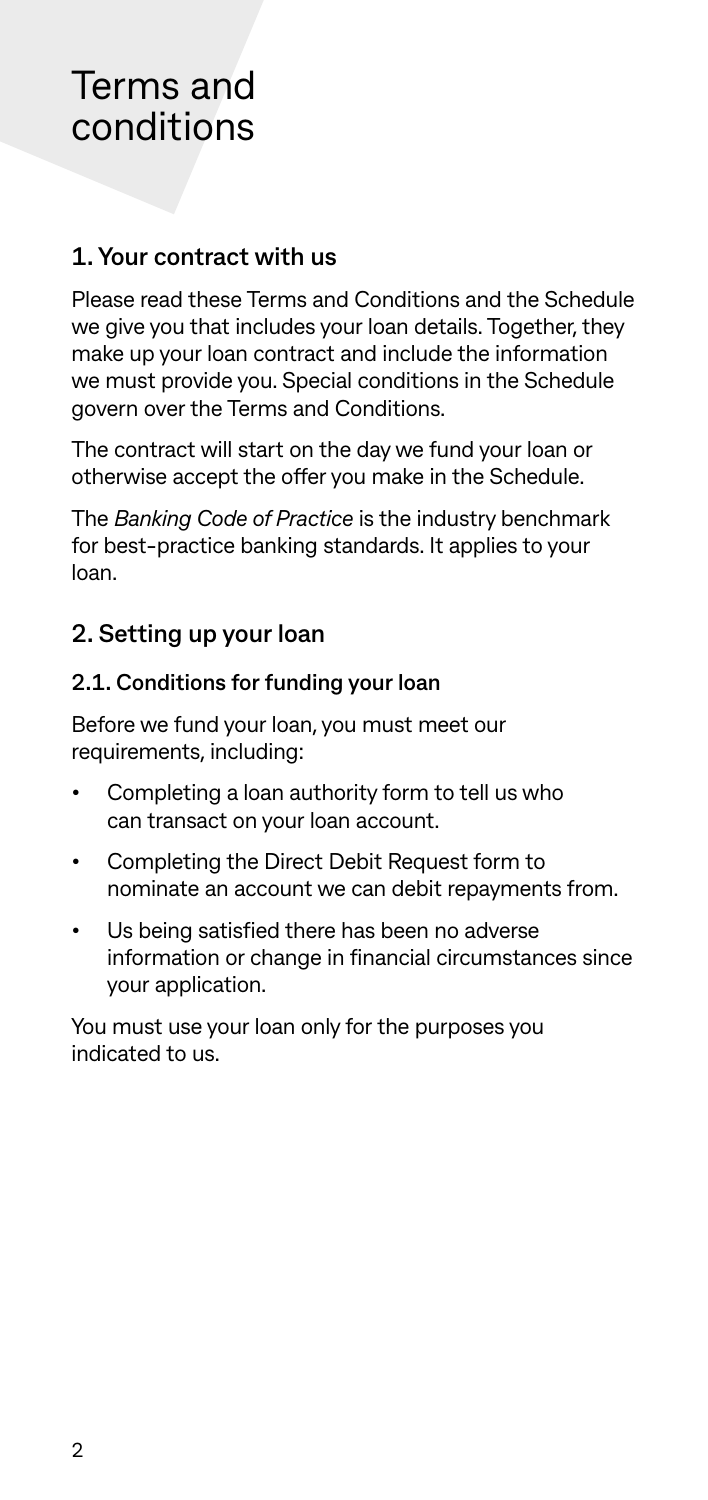#### **2.2. Additional conditions for funding Secured Personal Loans**

| Your obligations under this contract will be<br>secured by the car set out in the Schedule.<br>Before we fund your loan, we must also be<br>satisfied:                                                                   |
|--------------------------------------------------------------------------------------------------------------------------------------------------------------------------------------------------------------------------|
| As to the value of the car and your<br>ownership of it.                                                                                                                                                                  |
| You have done everything necessary to<br>give us a first-ranking security interest,<br>including signing our Security Interest<br>- Goods document.                                                                      |
| The car is insured for its full insurable<br>value.                                                                                                                                                                      |
| If you're using your Secured Personal Loan<br>to purchase a car and you don't own the car<br>when the contract starts, you must acquire<br>it and provide us the security details within<br>14 days of the funding date. |
| You authorise us to complete any blanks<br>in our security documents, such as vehicle<br>identification number.                                                                                                          |

#### **2.3. How we fund your loan**

You must give us your payment instructions and do everything necessary so that we can pay out the full amount of the loan within one month of the date of your Schedule. Otherwise, we are not required to fund the loan.

#### **3. Managing your loan**

#### **3.1. Transactions on your loan account**

We debit to your loan account (and you owe us) the loan amount and any redraw, as well as interest, fees and any other amounts provided for in your contract.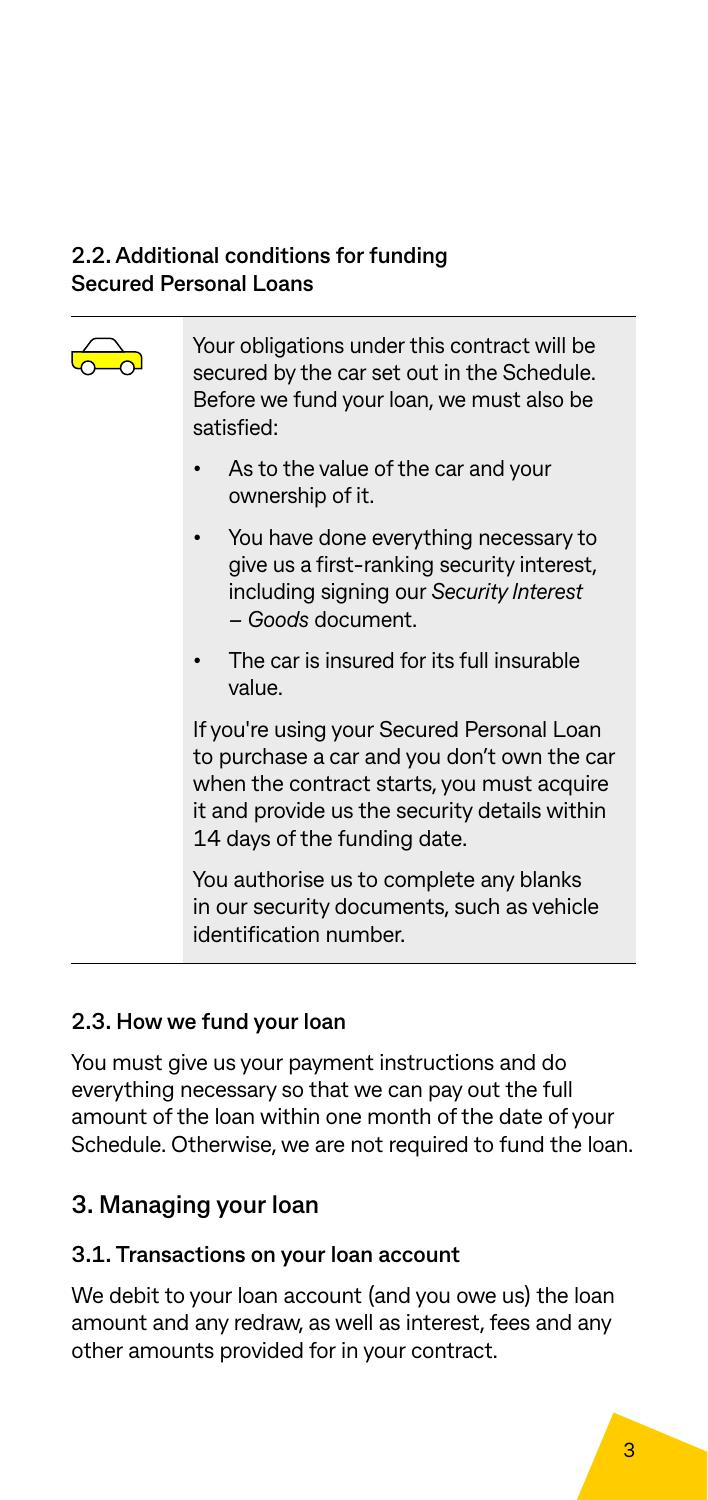#### **3.2. What you have to pay**

Your Schedule tells you:

- How much you need to pay each month.
- When your first repayment is due.

You must make repayments by the same day of each succeeding month until your loan account is paid in full. If a repayment is due on a day which is not a business day, the due date is the next business day.

You'll need to continue making regular repayments, even if you've made extra repayments (see 3.3).

The loan term, repayment details and total interest charges payable quoted in your Schedule are estimates. The actual figures will depend on things like when you make repayments and whether interest rates change.

Leave extra time if you use another bank to send us a payment, or make a repayment on a non-business day or outside our normal processing times – your repayment will be applied on the date we process it, which may be later than the day you arranged it.

If a repayment by cheque or account transfer is dishonoured, we treat it as if never made.

If you have set up a direct debit and you wish to cancel or alter the direct debit, you can contact us on **13 1431** or visit any Commonwealth Bank branch.

You must pay all amounts you owe without deducting amounts you believe we owe you.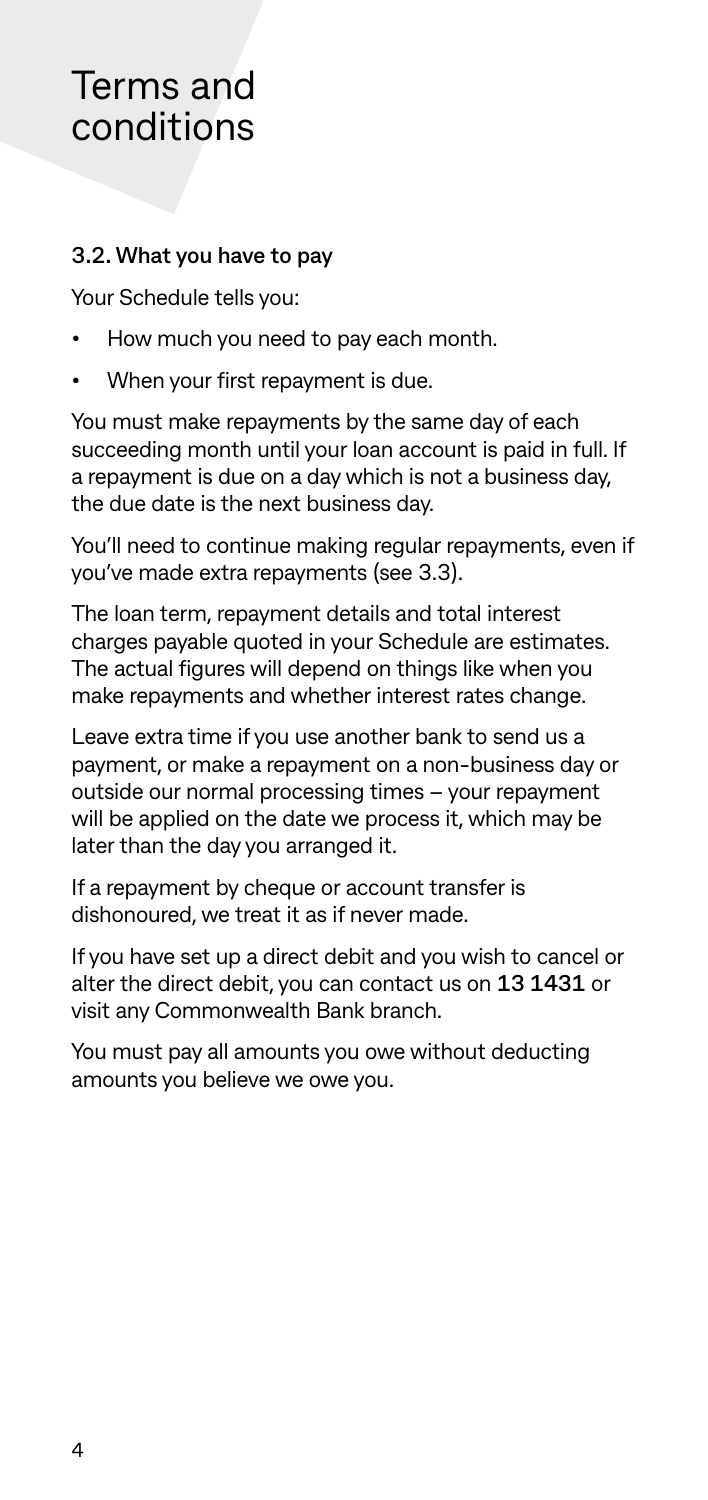



#### **3.2.1. Repayments**

You can choose weekly, fortnightly or monthly repayments. If you prefer weekly or fortnightly repayments, the amount you are required to pay each month will depend on how many weekly (4 or 5) or fortnightly (2 or 3) payment dates fall in that month. We will provide you with two monthly repayment amounts to cover these scenarios. You'll need to make sure that each month by your monthly due date, your weekly/fortnightly payments add up to your required total repayment amount for that month.

If you make any changes to the frequency or due date of your repayments, the amount due at your next monthly due date may change. You may need to make an additional repayment to ensure you meet the total repayment amount required for the first due date after the change.

#### **3.3. Extra repayments and paying off your loan early**



#### **3.3.1. Variable Rate Loans**

You can make extra repayments or repay your loan in full at any time. Extra repayments may enable you to redraw funds, subject to conditions (see 3.4).

If you make an extra repayment or we reduce your interest rate, we may reduce your monthly repayment amount to the minimum amount necessary to repay your loan within the loan term. We'll let you know if we do this no later than in your next statement or through NetBank.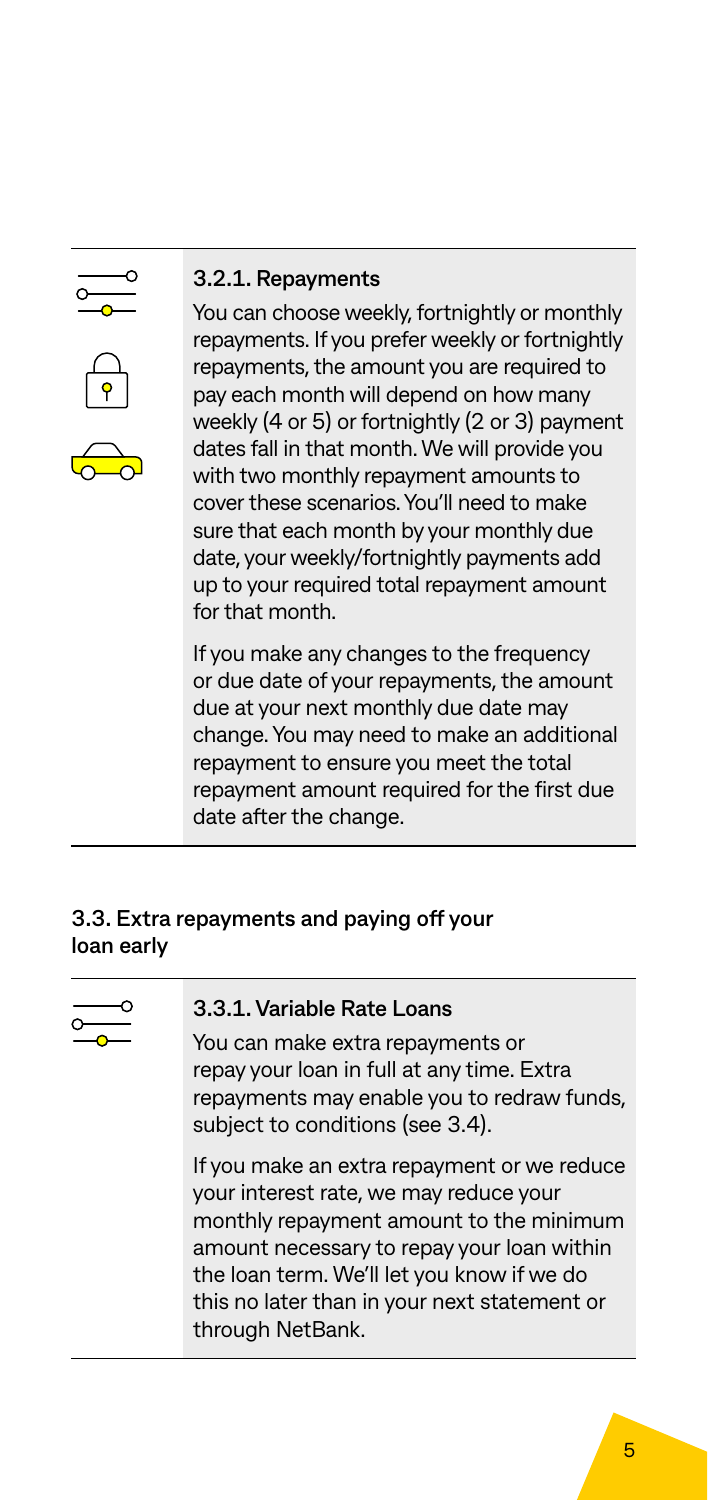



#### **3.3.2. Fixed Rate and Secured Personal Loans**

You can make extra repayments up to a total of \$1,000 a year without fees applying (\$5,000 a year for loans approved before 1 February 2016). We count a year as 12 months from when your loan is funded and every 12 months after that. You can also repay your loan in full at any time (an Early Repayment Adjustment may apply).

#### **3.3.3. What is an Early Repayment Adjustment?**

If you make extra repayments above the annual limit or repay your loan in full, we may charge an Early Repayment Adjustment. We charge this if we estimate we will make a loss as a result of the early repayment.

#### **We take into account:**

- The amount we would have earned over the rest of the loan term.
- The amount we estimate we will now earn, including our earnings from re-investing or re-lending the repayment at a fixed interest rate.
- The benefit to us of receiving funds earlier than expected.

#### **3.3.4. Accounts in credit**

We may close your account if it is in credit. If we do so, we will pay you the amount of the credit balance.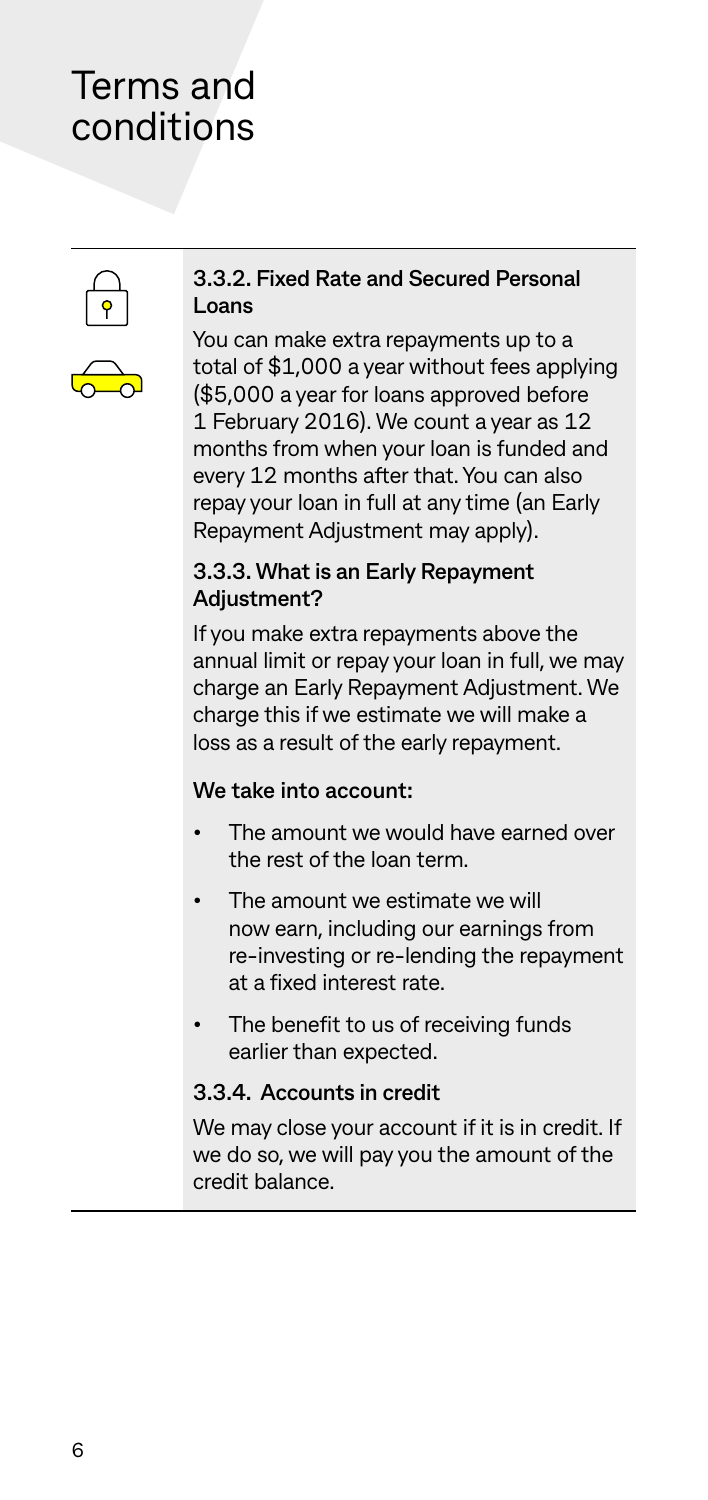#### **3.4. Redrawing funds from a Variable Rate Loan**

If you have made extra repayments, you may be able to access these funds through your redraw facility. You can check your available redraw balance online or by contacting us.

#### **3.4.1. How we calculate your available redraw funds**

We calculate the amount available for redraw by seeing if your actual balance is less than what it would have been had you made all repayments on time, made no extra payments and your interest rate remained constant. The amount of available redraw may not exceed the extra repayments you have made (less amounts used to satisfy default). We do this calculation on each of your monthly due dates.

If between monthly due dates, you make payments exceeding your next monthly repayment amount, your redraw will increase by that excess. At your next monthly due date, your redraw will be calculated as outlined above. We may adjust the amount available for redraw between interest due dates to take into account intramonth events, such as redraws, additional payments, dishonours or adjustments.

#### **3.4.2. How to redraw funds**

You can redraw available funds at any Commonwealth Bank branch or by accessing your loan account electronically. Daily limits for electronic transactions may apply.

For details of the daily limits and other terms and conditions that apply for electronic access, see our *Electronic Banking Terms and Conditions*, available from **commbank. com.au** or any branch.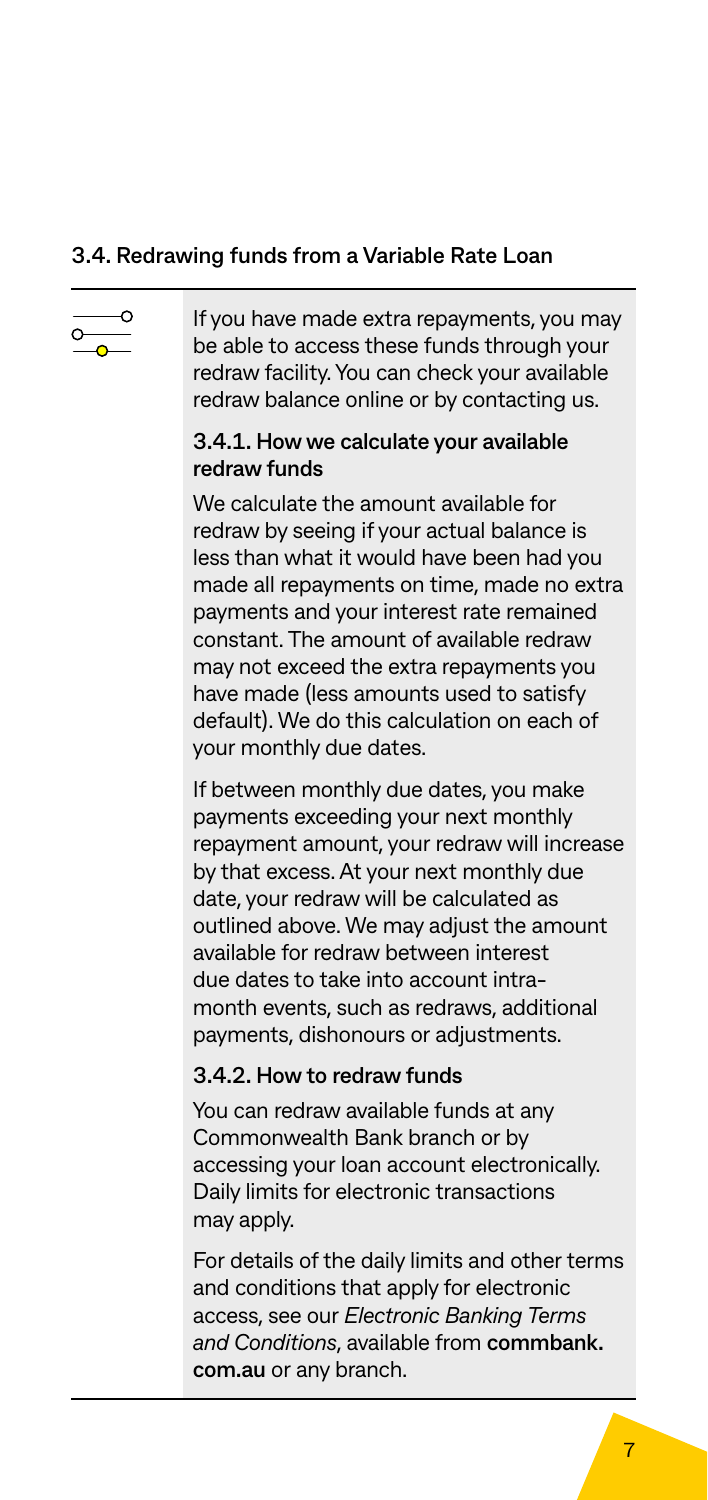

#### **3.4.3. When you can't redraw**

We may suspend or cancel your right to redraw, or reduce your redraw amount, at any time if:

- You're in default (see 5).
- We reasonably believe doing so is in either your interest or ours – for example, to protect you or us from fraud or other losses, or to manage regulatory requirements.

If we exercise these rights, we'll tell you as soon as possible.

Your right to redraw ends when you repay your loan account in full and the account is closed.

#### **3.5. Statements and notices**

We send you a loan account statement every six months (except where the law considers this unnecessary). You may also request a statement at any time.

For joint borrowers, your name and address may be displayed on statements sent to all borrowers.

Statements, notices and emails are sent to your last notified address and considered as received:

- If sent by post, the day they would usually be received in the ordinary course of business.
- If sent by email, the day the email enters the first information system outside CommBank.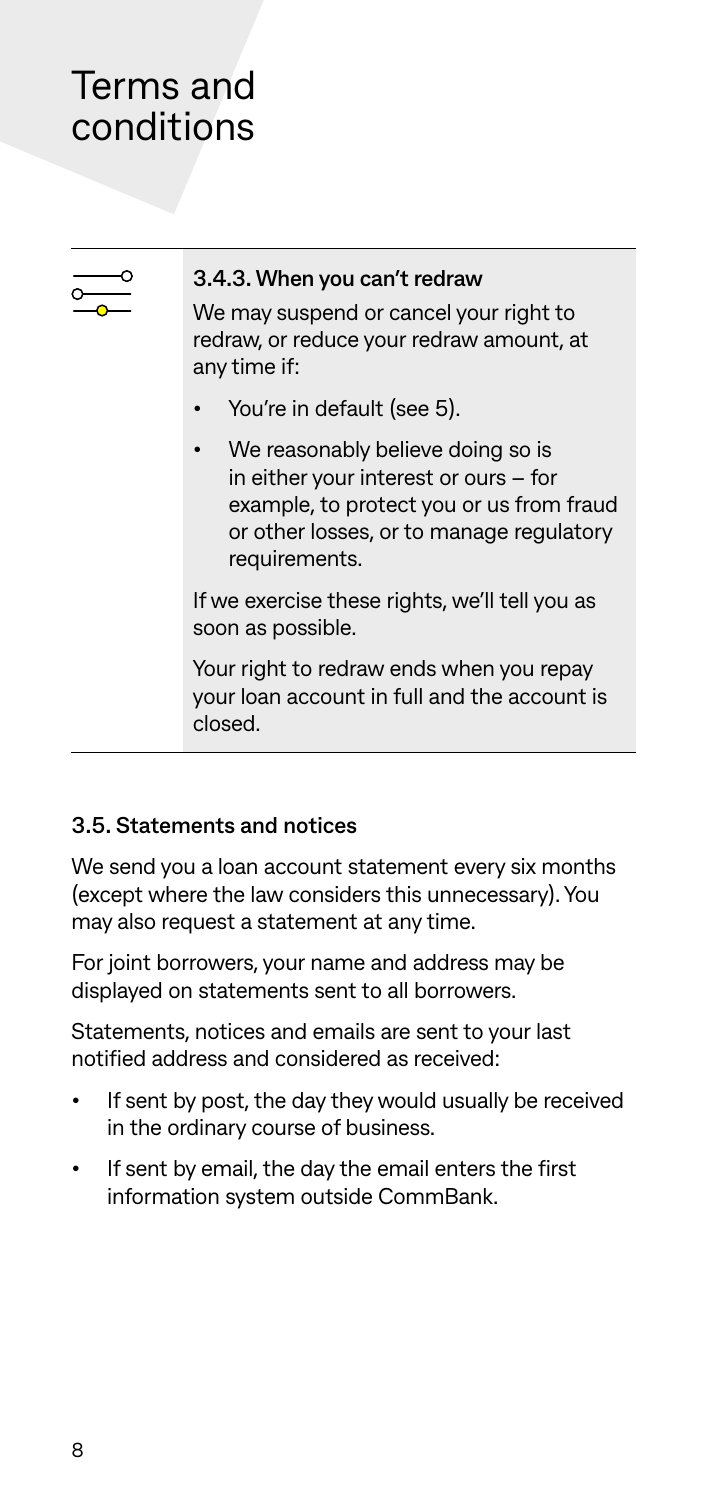Where applicable, we will give you your statements and notices electronically through:

a) NetBank – we'll let you know when the information is available by:

- Email to an email address you have given us for contacting you; or
- SMS message to a mobile telephone number you have given us for contacting you; or
- Push notification from the CommBank app that the information is available for retrieval by you; or

b) By any other means we agree with you.

Even if we normally provide electronic statements or notices, we may occasionally send you a paper statement or notice instead (e.g. if we are unable to provide the information electronically).

If a postal statement is returned to us, we may contact you to request that you update your contact details via any means available to us including email, SMS or push notification from the CommBank app.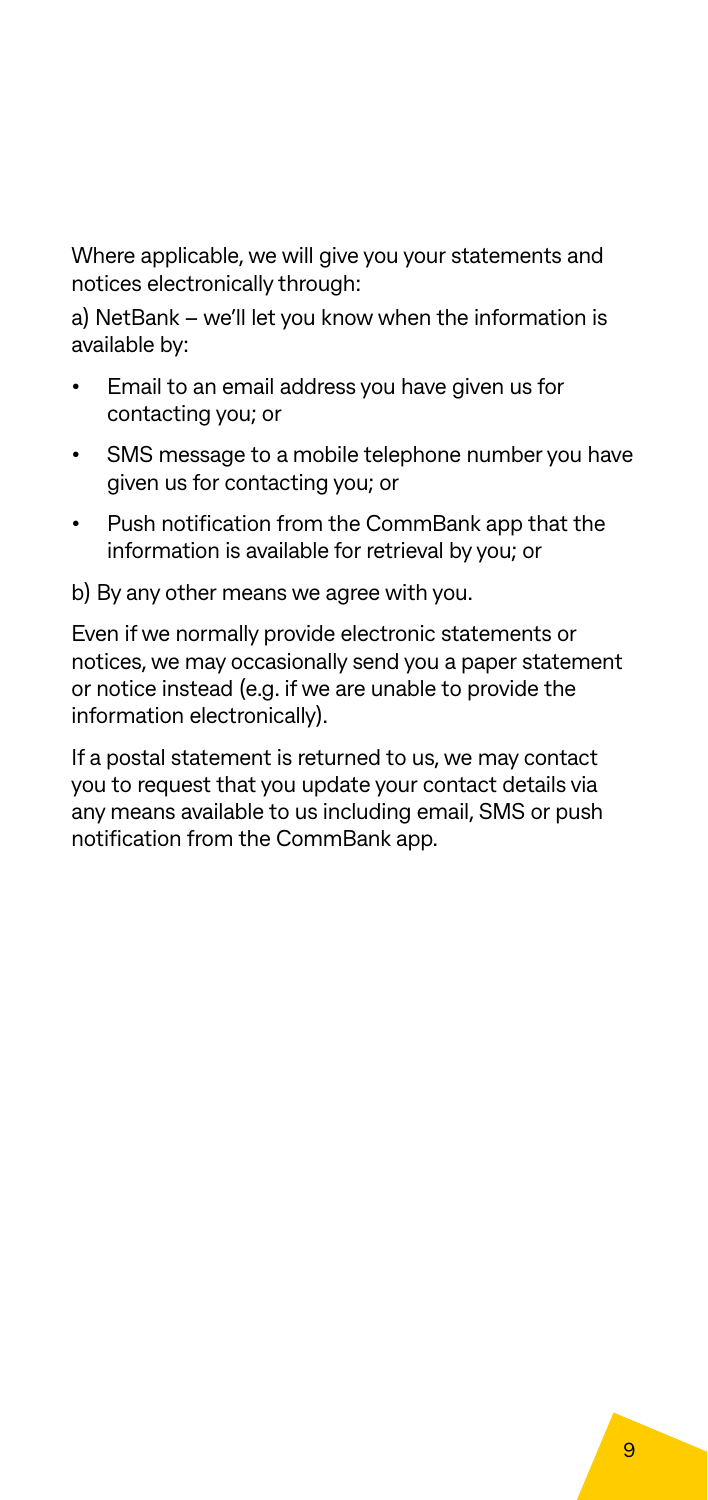#### **4. Fees and interest**

#### **4.1. Fees you may have to pay**

The fees you need to pay are explained in your Schedule and debited to your loan account when due.

#### **4.2. Interest on your loan**



#### **4.2.1. Variable Rate Loans**

We determine the interest rate by starting with a base rate (the reference rate) and adding or subtracting any premium or discount (the margin). The reference rate, your margin and your initial interest rate are set out in your Schedule. We can change the reference rate and your margin (see 6).



#### **4.2.2. Fixed Rate and Secured Personal Loans**

Your fixed interest rate and fixed interest rate period are set out in your Schedule.

If your loan hasn't been repaid in full by the end of your loan term, the interest rate on the loan changes to a variable interest rate (for details, see your Schedule).

#### **4.3. How we calculate interest**

Interest is calculated daily on the unpaid daily balance of your loan account using the daily percentage rate (the annual rate divided by 365).

We debit interest to your loan account once a month on your due date and on the day your loan account is repaid in full with interest accrued up to the day prior to the debiting. Depending on when your loan is funded, your first due date and therefore your first debit of interest could be up to 55 days after funding or later if you have requested.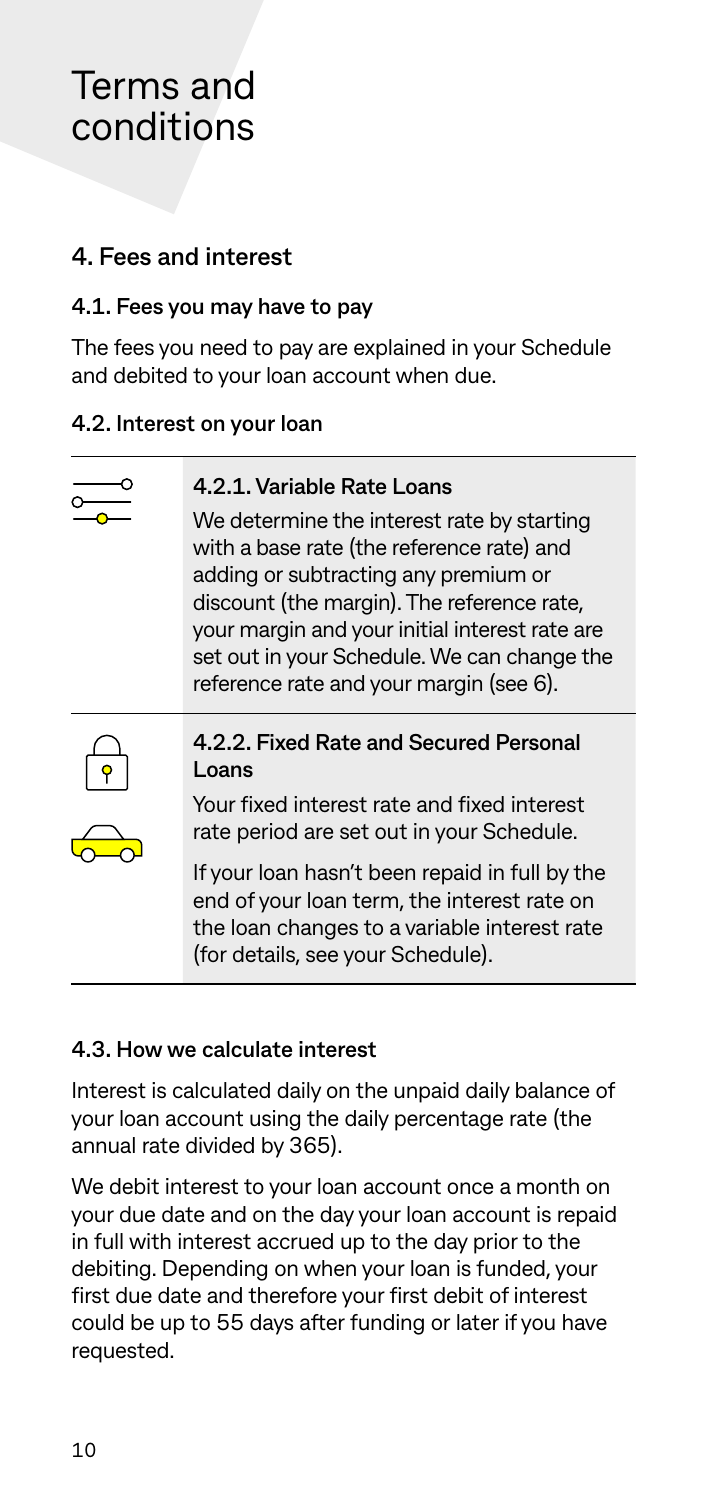#### **4.4. Adjustments to fees and interest**

We may make adjustments to your unpaid daily balance to take into account differences between the date you make transactions and the date we process your transactions.

Where this happens, we will recalculate interest and fees on your Personal Loan.

#### **4.5. Current interest rate, fees and charges**

Information on your current interest rate, fees and charges are available on NetBank or by calling us on **13 2221**.

#### **5. Default and other matters**

#### **5.1. Default**

#### **5.1.1. When you're in default**

You're in default if you don't make your required repayments on time or don't follow these Terms and **Conditions** 

| For Secured Personal Loans, you are also in<br>default if:                                      |  |
|-------------------------------------------------------------------------------------------------|--|
| We are not reasonably satisfied with the<br>value or your unencumbered ownership<br>of the car. |  |
| A default occurs as defined in the<br>Security Interest - Goods document you<br>sign.           |  |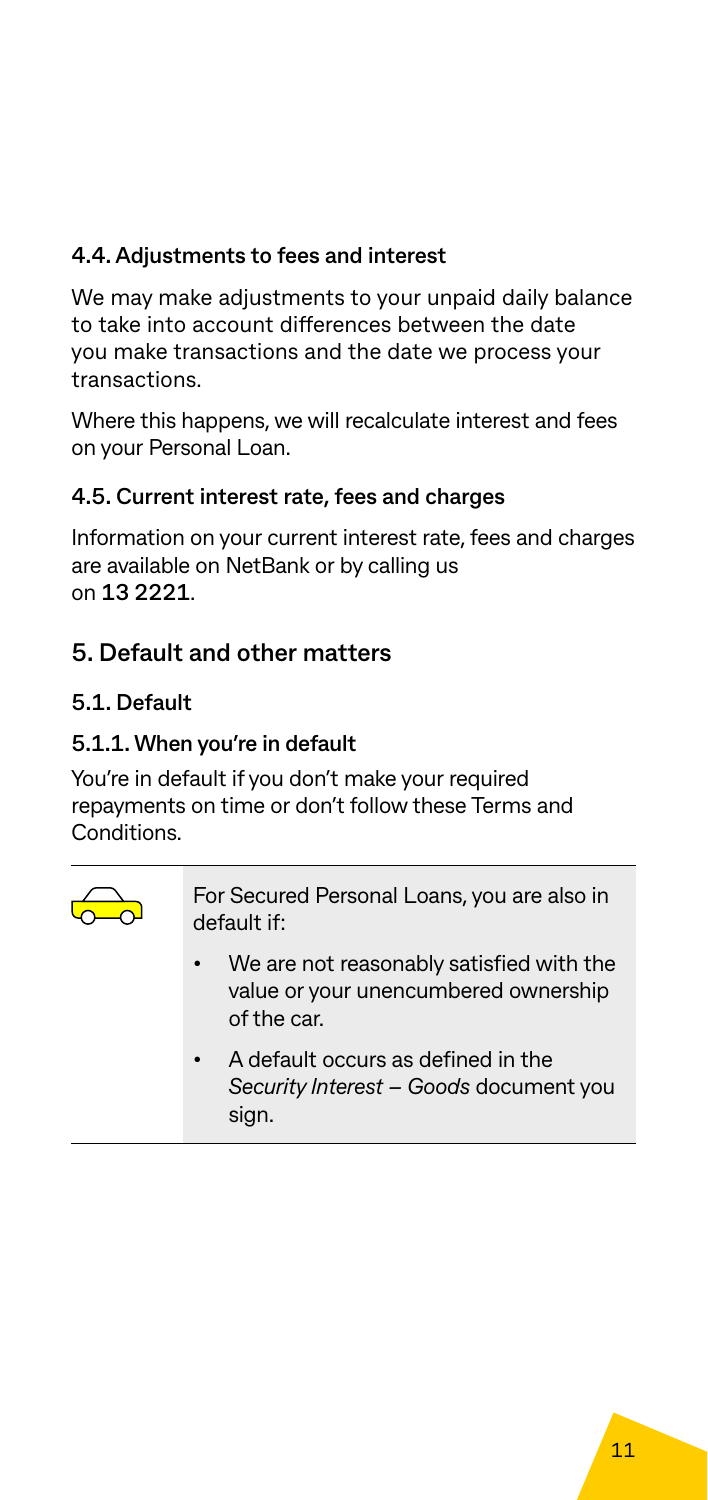#### **5.1.2. Actions we may take**

If you are in default, we may send you a notice requiring you to fix the default within the stated time (at least 30 days). You may not always get a notice *–* for example, if we have made reasonable attempts to locate you without success.

If you don't fix the default within the time allowed or we are not required to give you a notice, then we may:

- Decide, without further notice, that the entire outstanding balance of your loan account is payable immediately.
- Take legal action to recover amounts you owe us.
- Sell your car.
- Exercise our common law rights to combine any money you have on deposit with us (for example, in your transaction account) with your loan account.

We'll debit to your loan account any expenses we reasonably incur in enforcing these rights, and they'll be payable from the debit date.

If, in exercising these rights, your Fixed Rate or Secured Personal Loan is paid in full, an Early Repayment Adjustment may apply (see 3.3.3).

If you are a joint borrower, we may enforce these rights against either borrower.

#### **5.1.3. If we take legal action and obtain a judgment against you**

You must pay interest on the judgment amount at the higher of the rate set out in the court order or the highest rate that we may charge under the contract.

Interest is otherwise calculated and charged as set out in 4.3.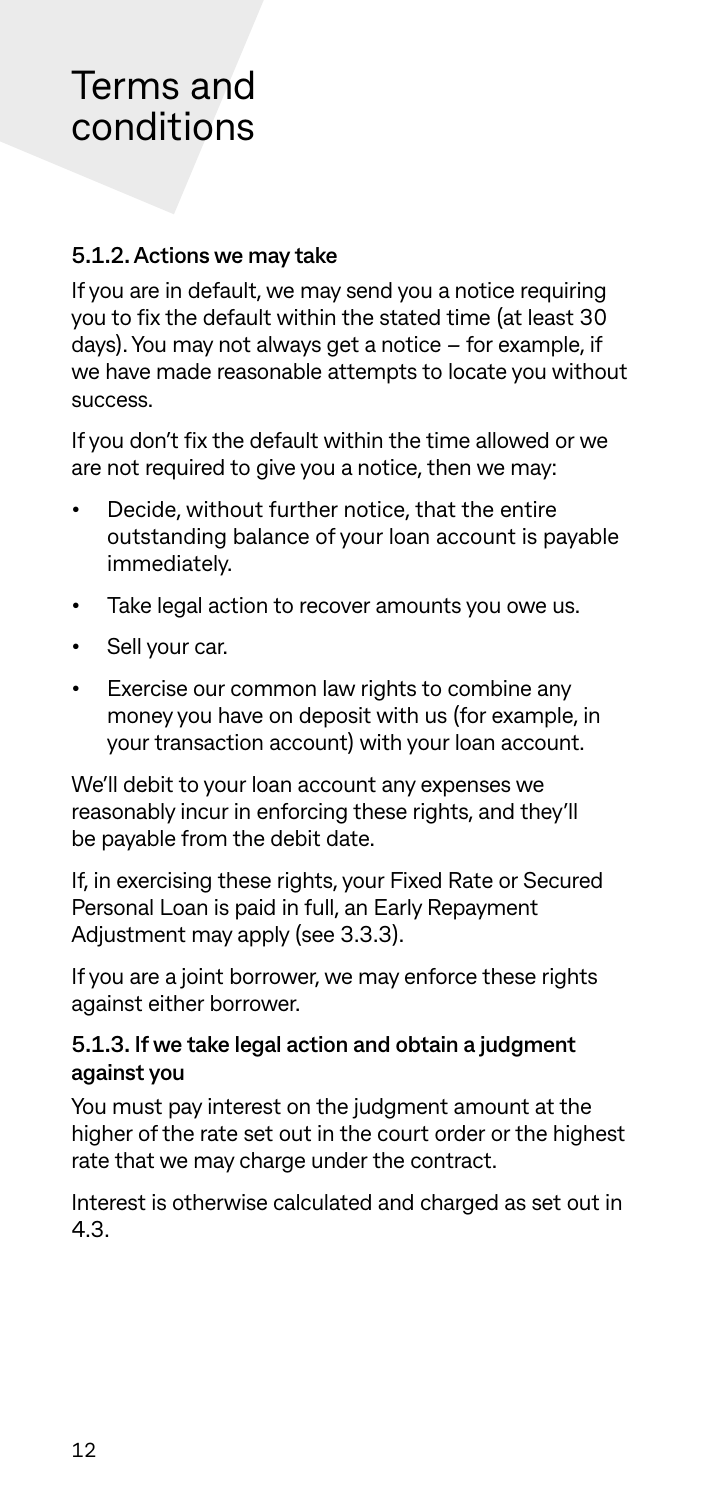#### **5.2. Accidental payments to your loan account**

If we believe funds were paid to your loan account due to a mistake, we may return them to the payer or their financial institution or place a hold on your account while we investigate.

#### **5.3. Let us know of any changes**

You must tell us as soon as possible if you change your name, address or other contact details.

#### **5.4. Privacy**

Your privacy is important to us. For details of when and how we collect, use and disclose your information, and rights you have (for example, to choose how you want us to communicate with you), see our Privacy Policy at **commbank.com.au** or contact us on **13 2221**.

#### **6. Changes to your contract**

We can:

- If you have a variable interest rate, change your interest rate by changing:
	- The reference rate.
	- Your margin.
- Change your repayments if we consider necessary so that you repay your loan within the loan term.
- Introduce a new fee.
- Change the amount or frequency of a fee.
- Change any other term of your contract.

We'll act reasonably when exercising these rights and only do so for legitimate business purposes.

For Fixed Rate and Secured Personal Loans, we won't change the interest rate during the loan term or reduce your early repayment rights.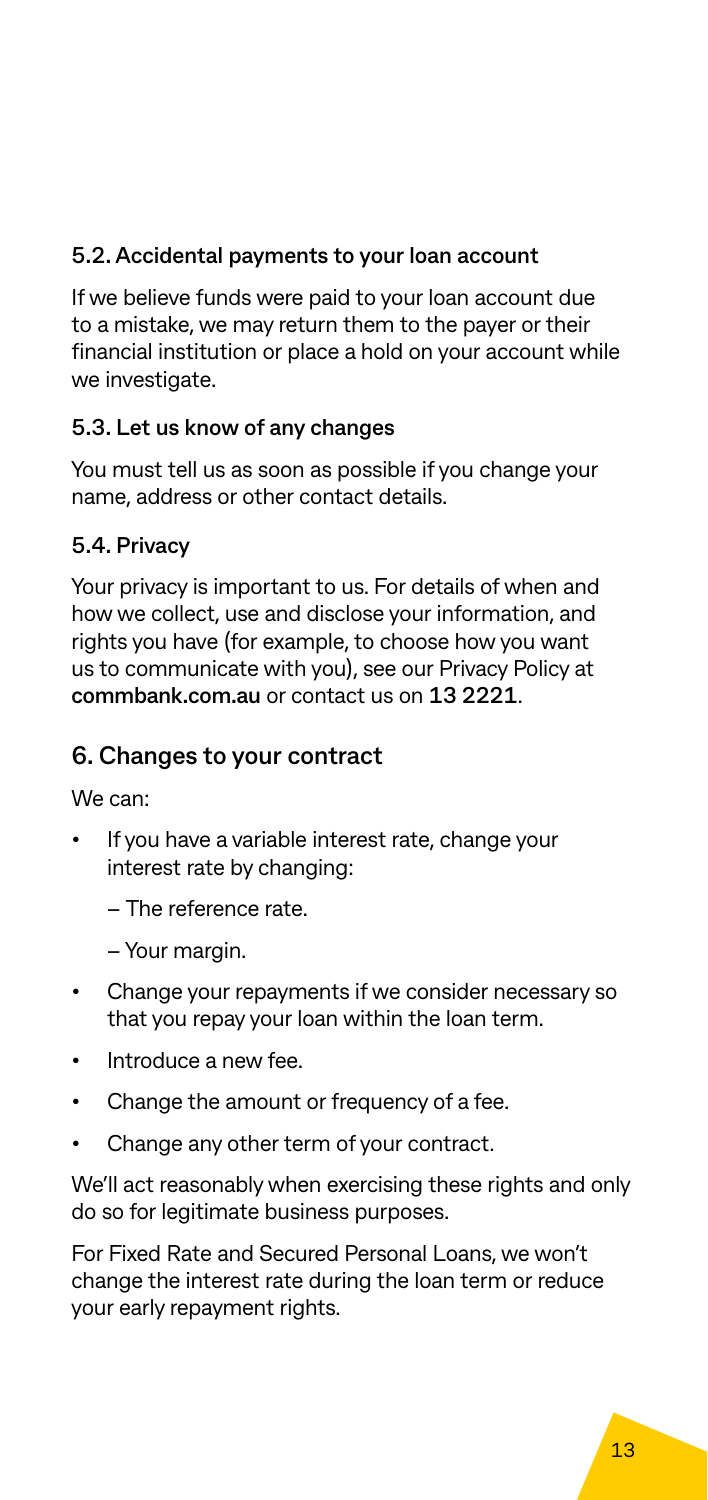#### How we tell you about the changes

| Change                                                       | Minimum notice<br>period we give<br><b>you</b> | Notice method                                     |
|--------------------------------------------------------------|------------------------------------------------|---------------------------------------------------|
| Interest                                                     |                                                |                                                   |
| Changing our<br>reference rate                               | By the day of the<br>change                    | In writing or by<br>advertising in a<br>newspaper |
| Changing<br>how we calculate<br>or when we<br>debit interest | 30 days' notice                                | In writing                                        |
| Fees                                                         |                                                |                                                   |
| Introducing a<br>new fee                                     | 30 days' notice                                | In writing                                        |
| Changing the<br>amount or<br>frequency<br>of a fee           | 30 days' notice                                | In writing or by<br>advertising in<br>a newspaper |
| Other                                                        |                                                |                                                   |
| Other changes,<br>including<br>changing your<br>repayments   | 30 days' notice                                | In writing                                        |

#### **Unfavourable changes**

We may give you a shorter notice period, or no notice, of an unfavourable change if:

- We believe doing so is reasonable for us to manage a material and immediate risk, or
- There is change to, or introduction of a government charge that you pay directly, or indirectly, as part of your banking service. In that case, and unless the government publicises the introduction or change, we will tell you about the introduction or change reasonably promptly after the government notifies us.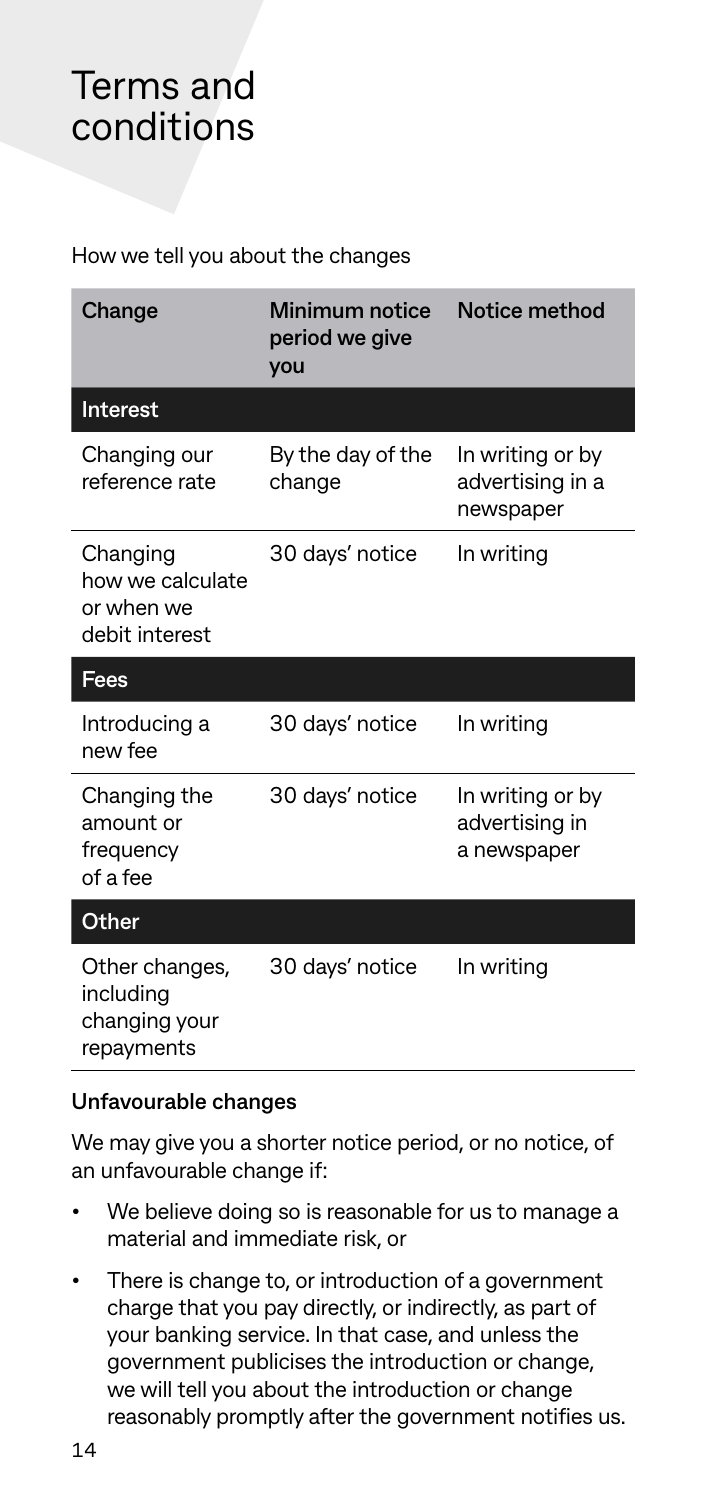#### **Things you should know**

Where we reduce your obligations or extend the time for payment, we give you notice before or with your next statement. Where we notify by advertising in a newspaper, we confirm the change before or with your next statement. Writing includes electronic notice where you agree to receiving notice that way.

| Term                    | Meaning                                                                                                                                                                                                                                                                                   |
|-------------------------|-------------------------------------------------------------------------------------------------------------------------------------------------------------------------------------------------------------------------------------------------------------------------------------------|
| Extra<br>repayments     | Amounts you pay in addition to your<br>required repayments.                                                                                                                                                                                                                               |
| l oan<br>account        | The account we set up to record<br>transactions under your contract with us.                                                                                                                                                                                                              |
| Schedule                | The Consumer Credit Contract Schedule<br>we give you that sets out key details of<br>your loan.                                                                                                                                                                                           |
| Security/<br>car        | The car that you pledge as security<br>for your loan (if any) as set out in the<br>Schedule.                                                                                                                                                                                              |
| Terms and<br>Conditions | This document other than sections 8<br>and 9. These were formerly called "Usual<br>Terms and Conditions for Consumer<br>Lending" or "UTCs". If your Schedule uses<br>those terms, ignore any cross reference to<br>UTC clause numbers.                                                    |
| We and us               | Commonwealth Bank of Australia (ABN<br>48 123 123 124, Australian credit licence<br>234945) and any party to whom we<br>assign our rights under this contract.                                                                                                                            |
| You and<br>your         | The person or persons named in the<br>Schedule as the Borrower. If there is more<br>than one person, "you" means each person<br>separately and any two or more jointly. This<br>means, for example, that we may ask any<br>one of you to pay the full amount owing<br>under the contract. |
|                         | "You" includes anyone else who may be<br>responsible for your loan, such as<br>an executor.                                                                                                                                                                                               |

#### **7. Meaning of words used in this document**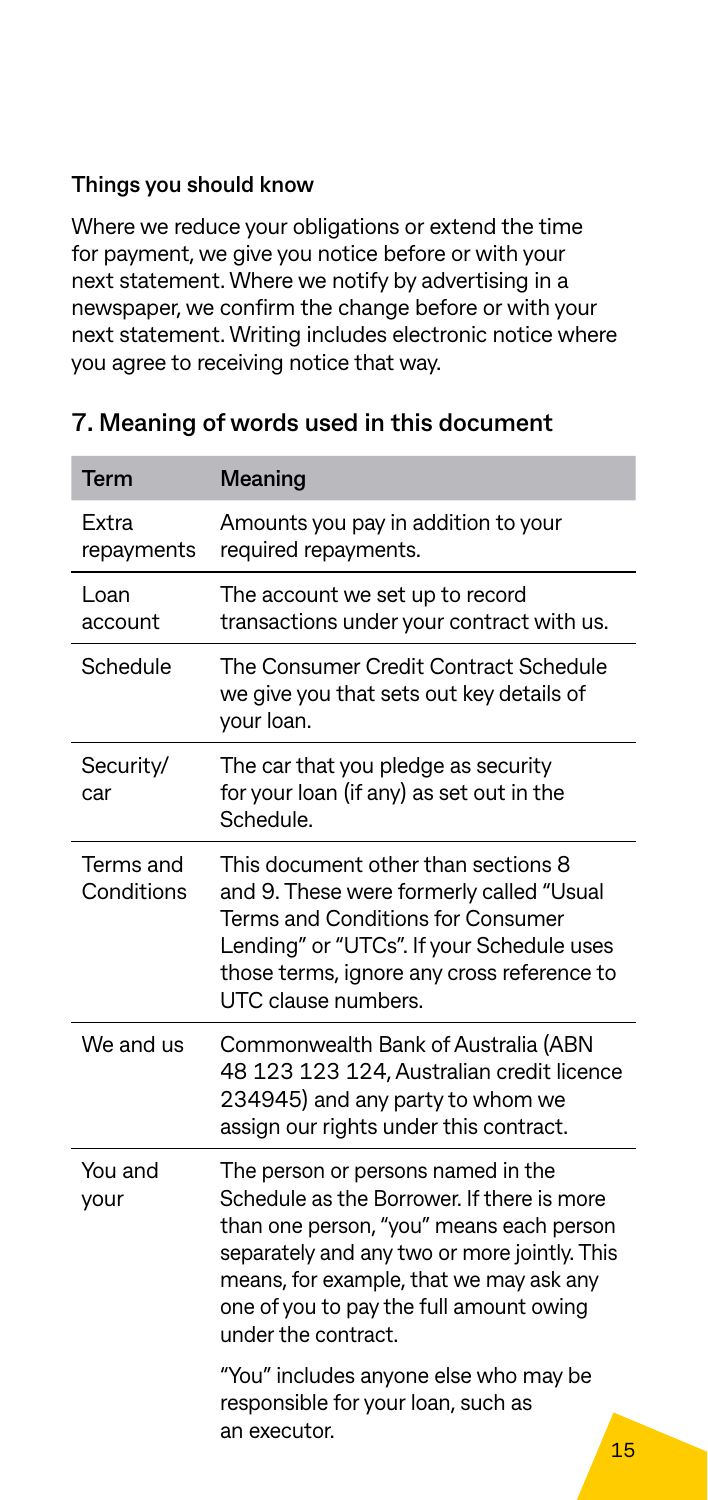### Other important information

#### **8. Credit guide**

This credit guide gives you information about us (Commonwealth Bank of Australia, Australian credit licence 234945) and our responsible lending obligations.

#### **We are required not to enter into an unsuitable contract with you**

A contract is unsuitable if you won't be able to comply with your financial obligations under it without suffering substantial hardship, or if it does not meet your requirements and objectives. We must make reasonable inquiries about your financial situation, requirements and objectives, and take reasonable steps to verify your financial situation.

#### **We will provide a copy of our assessment if you ask**

We must make an assessment that the credit contract is not unsuitable before we enter into it with you.

If you ask us we will give you a copy of the assessment before entering into the credit contract, or within seven years of the date the contract is made.

#### **If you have a dispute over your credit contract**

In the event of a dispute, you should first discuss the matter with us to see whether we can satisfactorily resolve it. You may tell us of your concerns by:

- Visiting one of our branches.
- Phoning our Customer Complaints team on **1800 805 605** or, if you're overseas, calling **+61 2 9687 0756**.
- Completing the online feedback form at **commbank.com.au/feedback**
- Writing to us at: **Customer Complaints, Commonwealth Bank Group, GPO Box 41, Sydney, NSW, 2001**.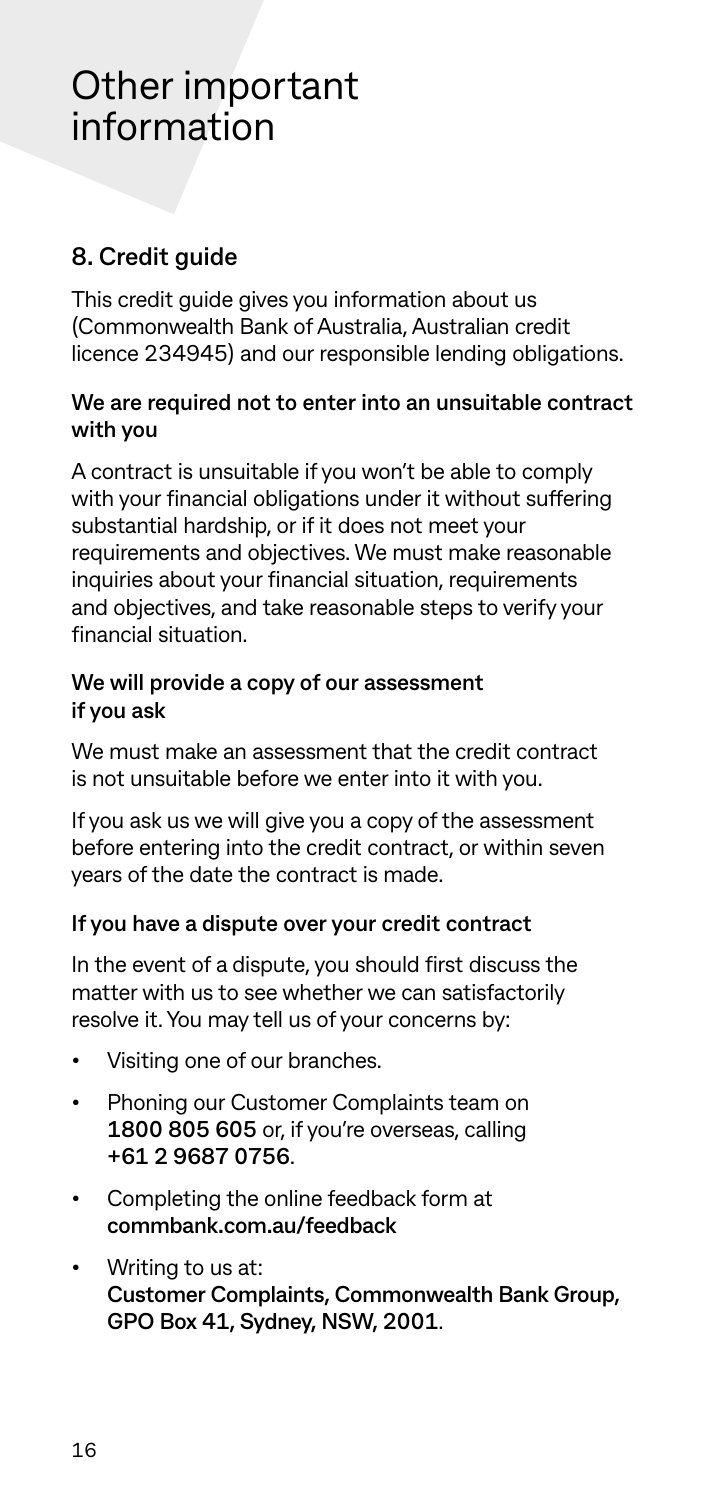If we are unable to resolve the dispute to your satisfaction, you may lodge a complaint with the Australian Financial Complaints Authority (AFCA). AFCA is a fair, independent and free external dispute resolution scheme to resolve disputes.

Before AFCA can investigate the matter, you must have first given us the opportunity to review it. The contact details for AFCA are: **Australian Financial Complaints Authority, GPO Box 3, Melbourne VIC 3001**; Tel: **1800 931 678**; Email: **info@afca.org.au**; Web: **afca.org.au**

#### **9. Information statement**

#### **Things you should know about your proposed credit contract**

We are your credit provider. This statement tells you about some of the rights and obligations of yourself and us. It does not state the terms and conditions of your contract.

If you have any concerns about your contract, contact us and, if you still have concerns, contact our external dispute resolution scheme, or get legal advice.

#### **The Contract**

#### **1. How can I get details of my proposed credit contract?**

Your proposed credit contract is made up of the Terms and Conditions, together with your Schedule.

#### **2. How can I get a copy of the contract if I lose this one?**

You can keep the Terms and Conditions and Schedule we give you. If you want a copy at any time, write to us and ask for one. We may charge you a fee.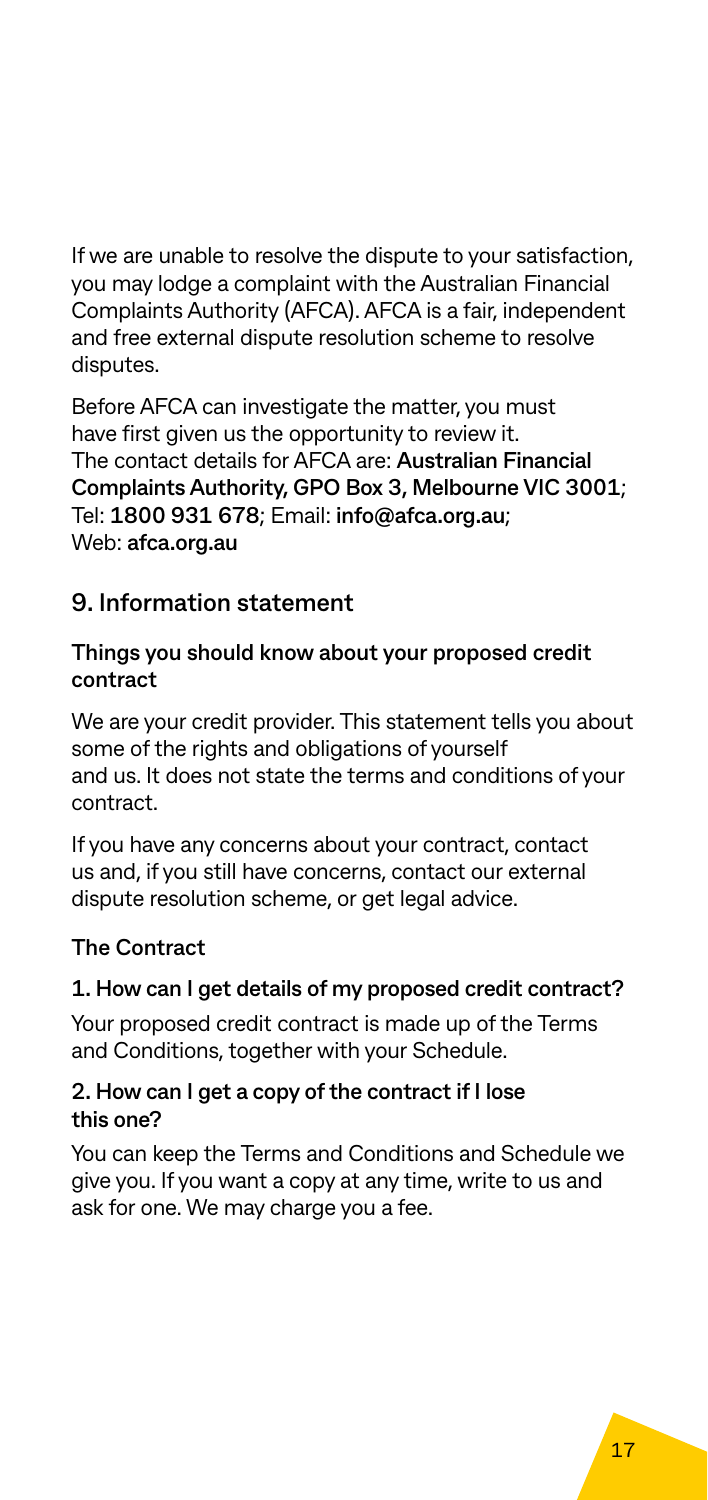### Other important information

We will give you a copy:

- Within 14 days of your written request if the original contract began one year or less before your request; or
- Otherwise, within 30 days of your written request.

#### **3. Can I terminate the contract?**

Yes, you can terminate it by phoning or writing to us as long as you have not obtained any credit under the contract.

#### **4. Can I pay my credit contract out early?**

Yes. Pay us the amount required to pay out your credit contract on the day you wish to end your contract. For Fixed Rate and Secured Personal Loans, an Early Repayment Adjustment may apply.

#### **5. How can I find out the payout figure to close my loan?**

Contact us at any time to request a payout figure. You can also ask for details of how the amount is made up. We must give you the statement within seven days of your request.

#### **6. Will I pay less interest if I pay out my contract early?**

Yes. The interest charged depends on the actual time money is owing.

#### **7. Can my contract be changed?**

Yes, see Section 6 of the Terms and Conditions.

#### **8. How much notice will I get?**

That depends on the type of change. For example:

We give you notice of a change in interest rate on the same day or earlier, in writing or in a newspaper advertisement.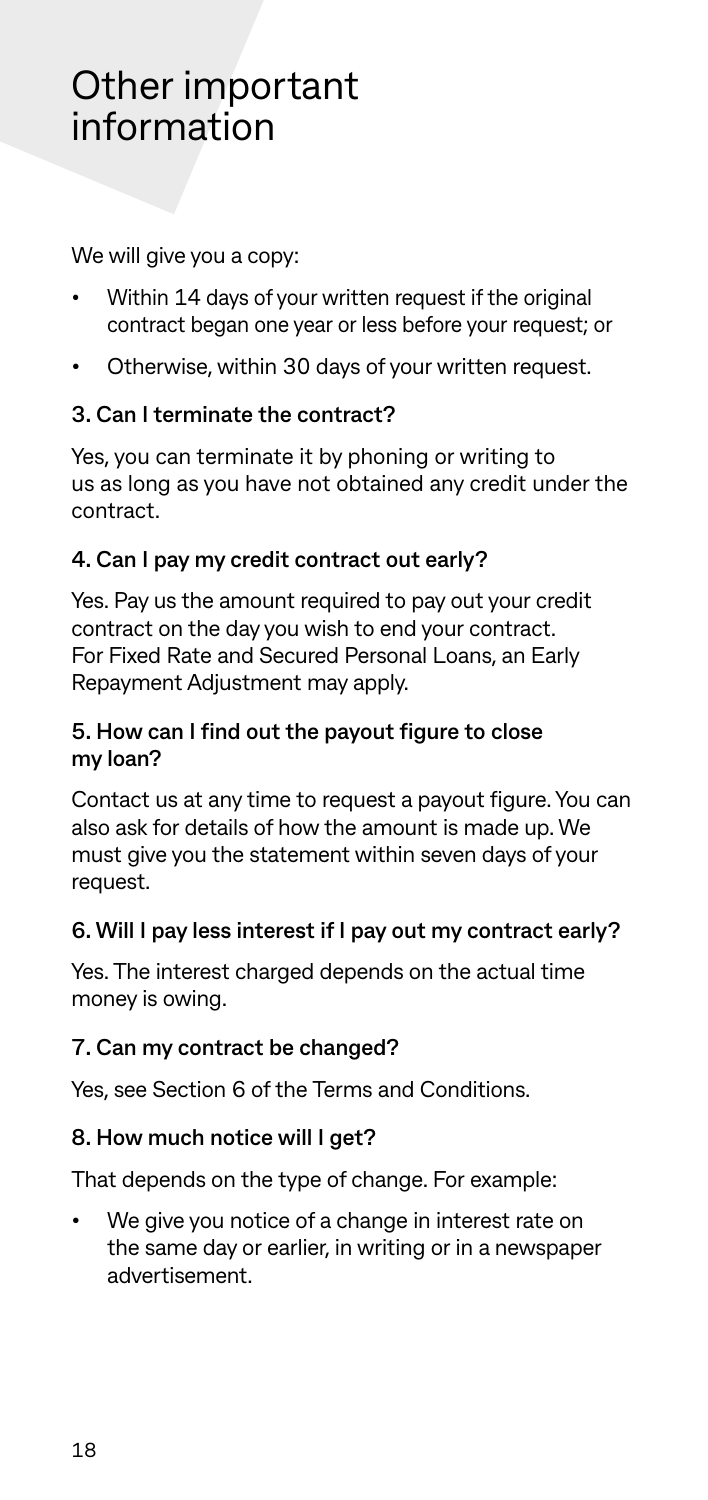- We give you at least 30 days' advance written notice for:
	- A change in the way in which interest is calculated.
	- A change in credit fees and charges.
	- Any other changes we make, except where the change reduces what you have to pay or the change happens automatically under the contract.

For further details, see Section 6 of the Terms and **Conditions** 

#### **9. Is there anything I can do if I think that my contract is unjust?**

Yes. You should first talk to us to see if we can come to some arrangement. If we can't, you may contact our external dispute resolution scheme. External dispute resolution is a free service established to provide you with an independent mechanism to resolve specific complaints.

Our external dispute resolution provider is the Australian Financial Complaints Authority, which can be contacted at **1800 931 678**, **afca.org.au**, **info@afca.org.au** or **GPO Box 3, Melbourne VIC 3001**.

Alternatively, you can go to court. You may wish to get legal advice, for example from your community legal centre or Legal Aid. You can also contact ASIC, the regulator, for information on **1300 300 630** or through their website at **asic.gov.au**

#### **Insurance and security interests for Secured Personal Loans**

#### **10. Do I have to take out insurance?**

Yes. You can choose the insurer.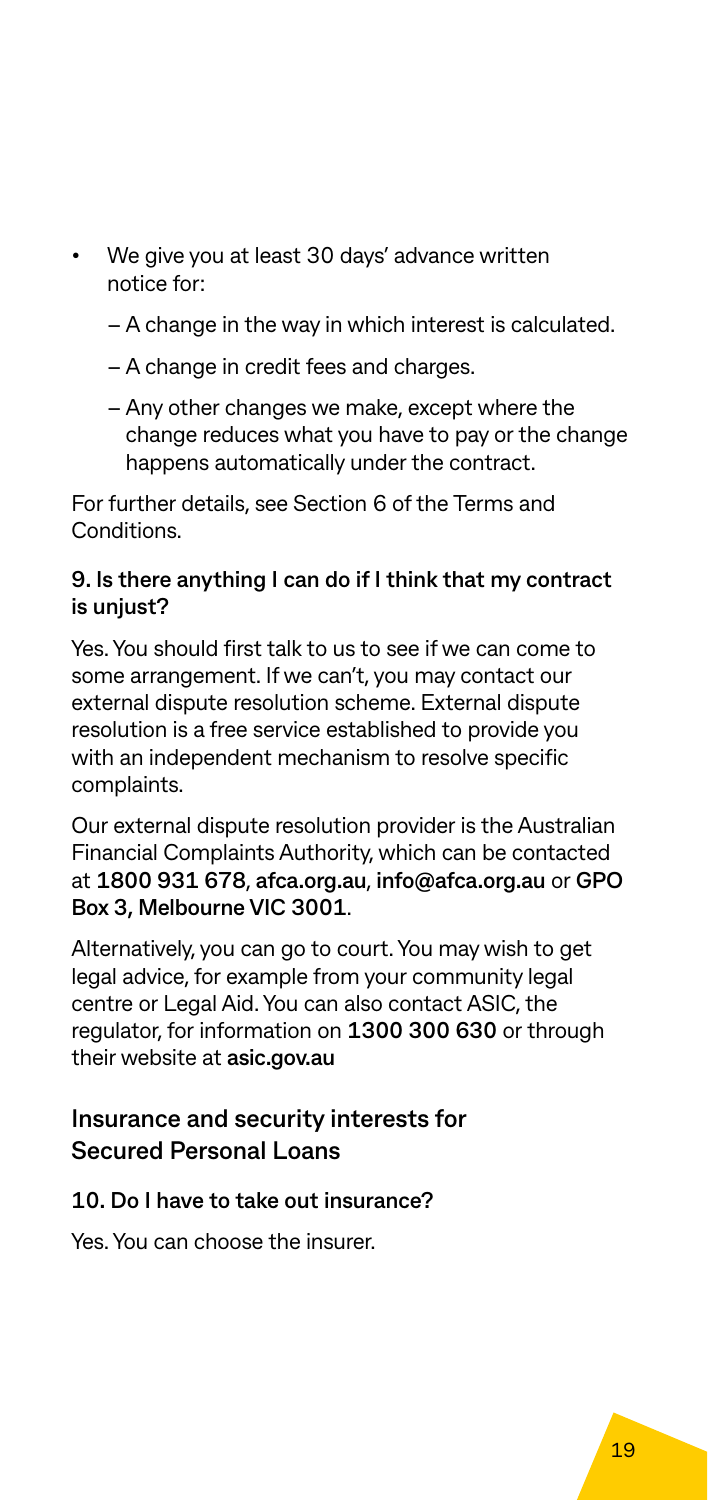### Other important information

#### **11. If my contract says I have to give a security interest, what does this mean?**

It means that you are required to give us certain rights over the car. If you default under your contract, you can lose your car and you might still owe us money.

#### **12. Should I get a copy of my security document?**

Yes. You should keep the copy of the *Security Interest – Goods* document we give you.

#### **13. Is there anything that I am not allowed to do with the car?**

You must not assign or dispose of the car unless you have permission from us or a court. You must also look after the car. Read the security document, which has other terms and conditions about what you can or cannot do with the car.

#### **14. What can I do if I find that I cannot afford my repayments and a security interest is attached to the car?**

You have the rights set out in the answers to questions 18 and 19. You may also:

- Give us the car, together with a letter saying you want us to sell the car for you
- Sell the car *–* but only if we give permission first, or
- Give the car to someone who may then take over the repayments *–* but only if we give permission first.

If we won't give permission, contact our external dispute resolution scheme for help.

You may owe us money even after the security property is sold.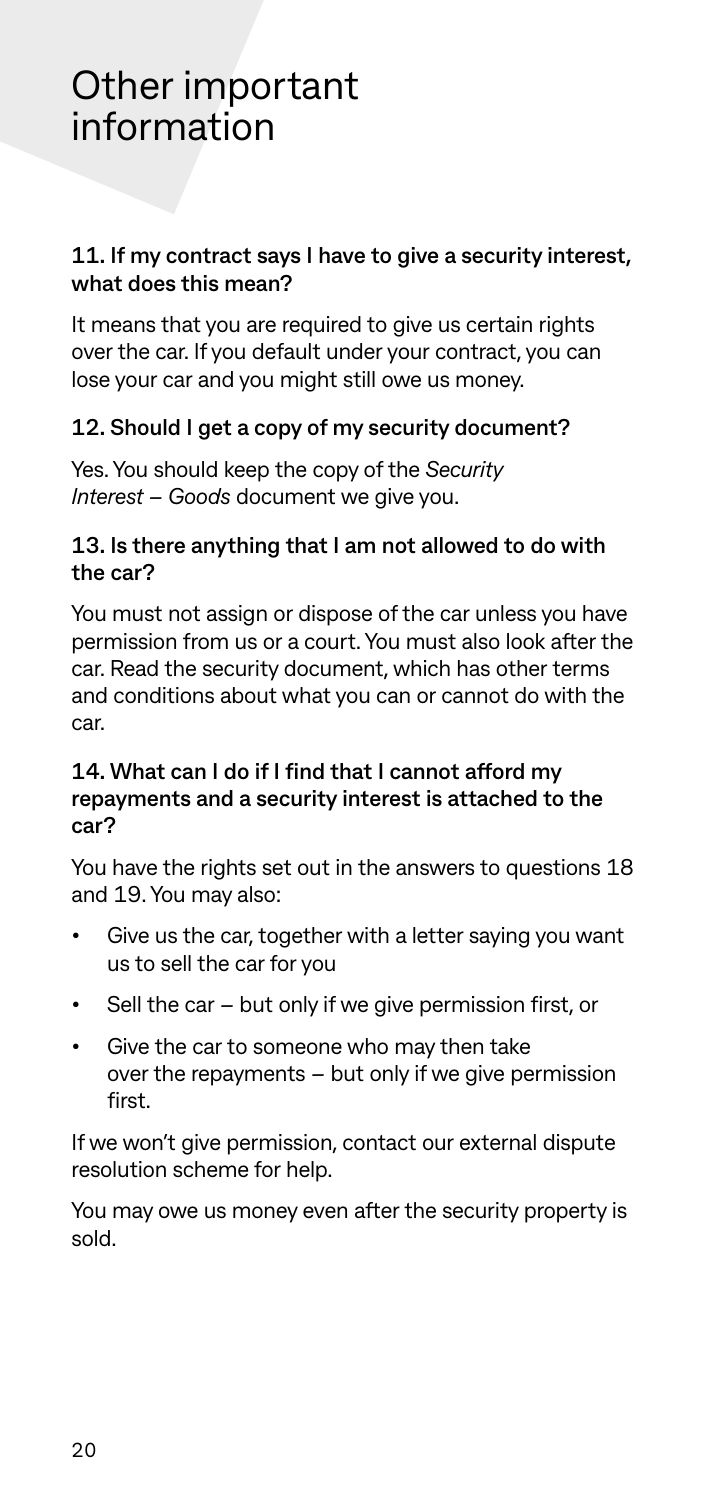#### **15. Can we take or sell the security property?**

Yes, if you have not carried out all of your obligations under your contract.

#### **16. If we write asking where the security property is, do I have to say where it is?**

Yes. You have seven days after receiving our request to tell us. If you do not have the security property you must give us all the information you have so it can be traced.

#### **17. When can we or our agent come into a residence to take possession of security property?**

We can only do so if we have the court's approval or the written consent of the occupier, given after the occupier is informed in writing of the relevant section in the National Credit Code.

#### **General**

#### **18. What do I do if I cannot make a payment?**

Get in touch with us immediately. Discuss the matter and see if you can come to some arrangement. You can ask us to change your contract in a number of ways. For example, to:

- Extend the term of the contract
- Reduce the amount of your repayments, or
- Defer your repayments for a specified period.

#### **19. What if we cannot agree on a suitable arrangement?**

If we refuse your request to change the repayments, you can ask us to review our decision. If we still refuse your request, you can contact the external dispute resolution scheme. See question 21.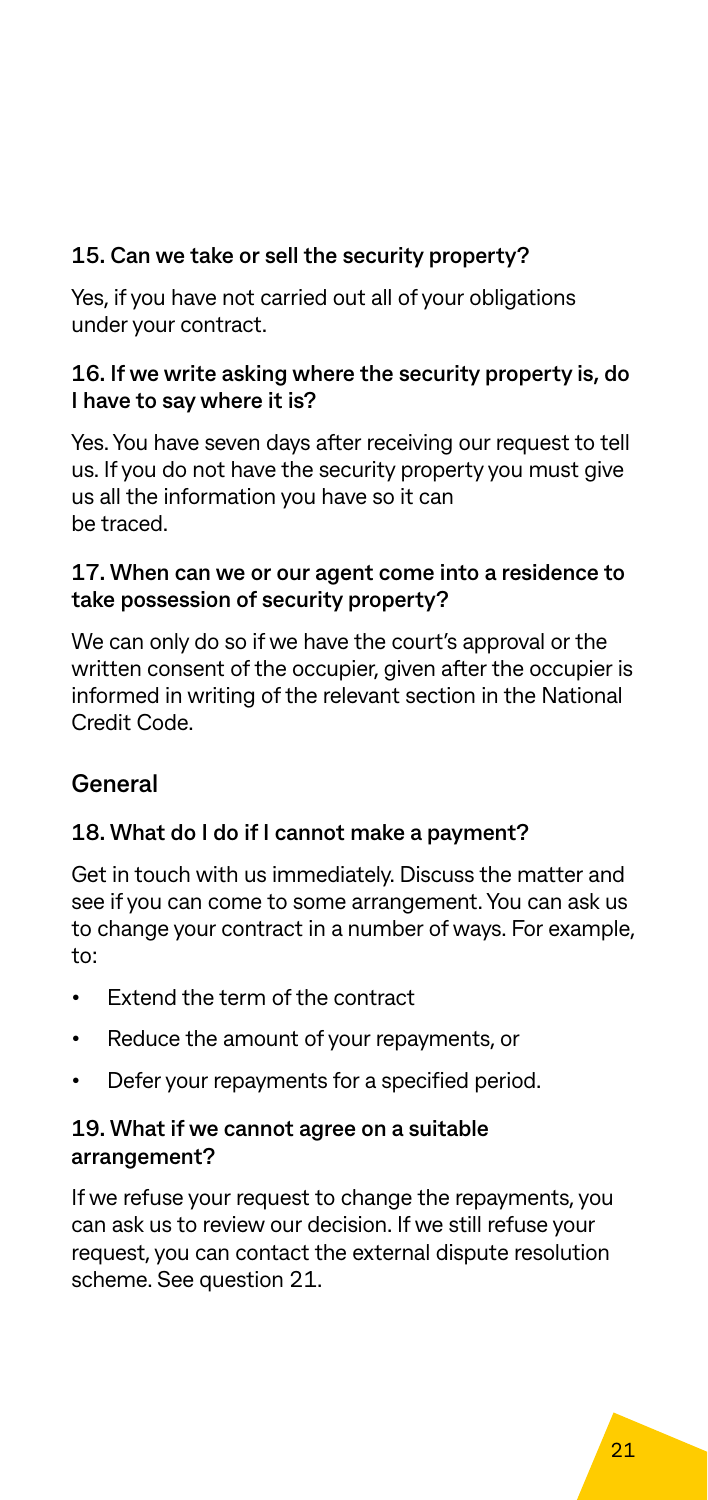### Other important information

#### **20. Can you take action against me?**

Yes, if you are in default under your contract. But we can't unduly harass or threaten you for repayments.

If you think we are doing this, contact our external dispute resolution scheme or ASIC, or get legal advice.

#### **21. Do I have any other rights and obligations?**

Yes. The law gives you other rights and obligations. You should **read your contract** carefully.

**If you have any complaints about your contract, or want more information, contact us. You must attempt to resolve your complaint with us before contacting our external dispute resolution scheme.**

**If you have a complaint that remains unsolved after speaking to us, you can contact our external dispute resolution scheme or get legal advice. External dispute resolution is a free service established to provide you with an independent mechanism to resolve specific complaints. Our external dispute resolution provider is the Australian Financial Complaints Authority, which can be contacted at 1800 931 678, afca.org.au, info@afca.org.au, or gpo box 3, Melbourne Vic 3001.** 

**Please keep this information statement. You may want information from it at a later date.**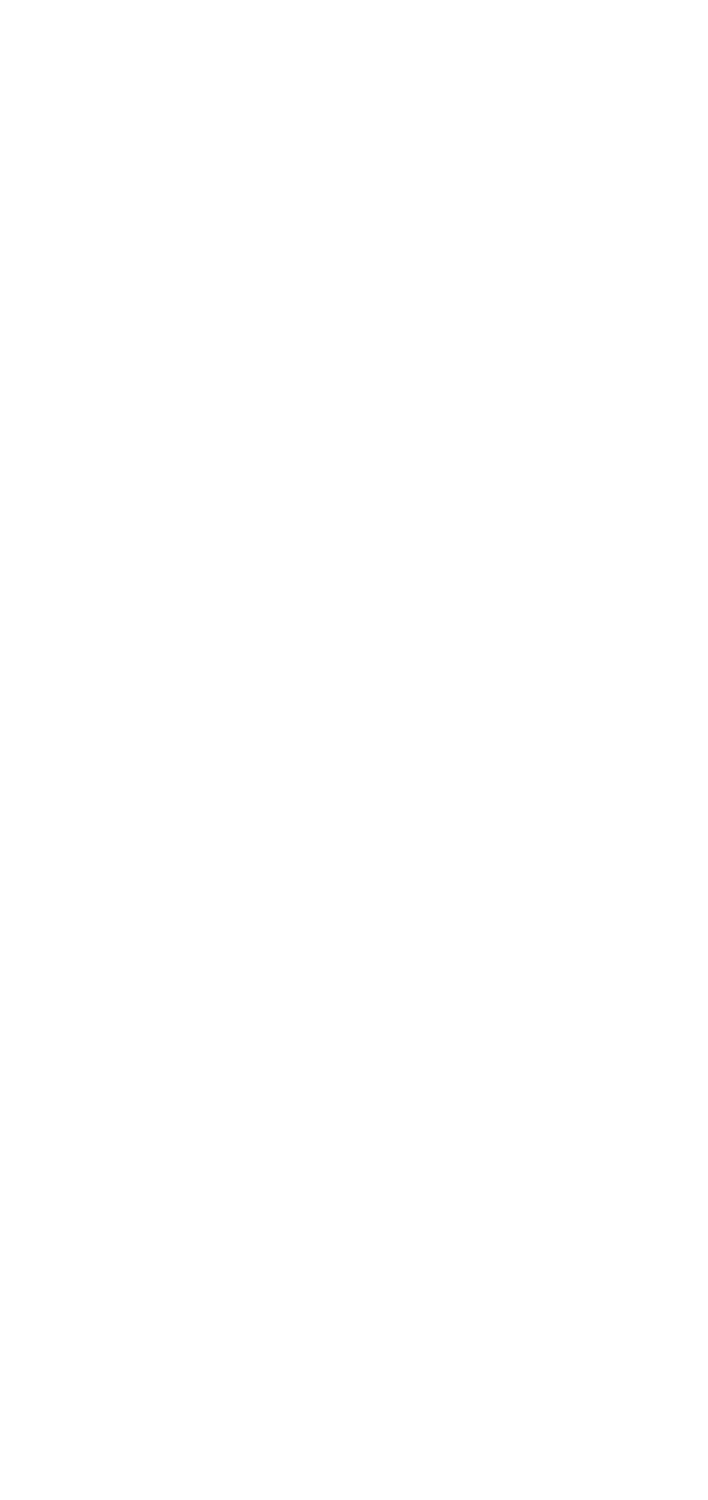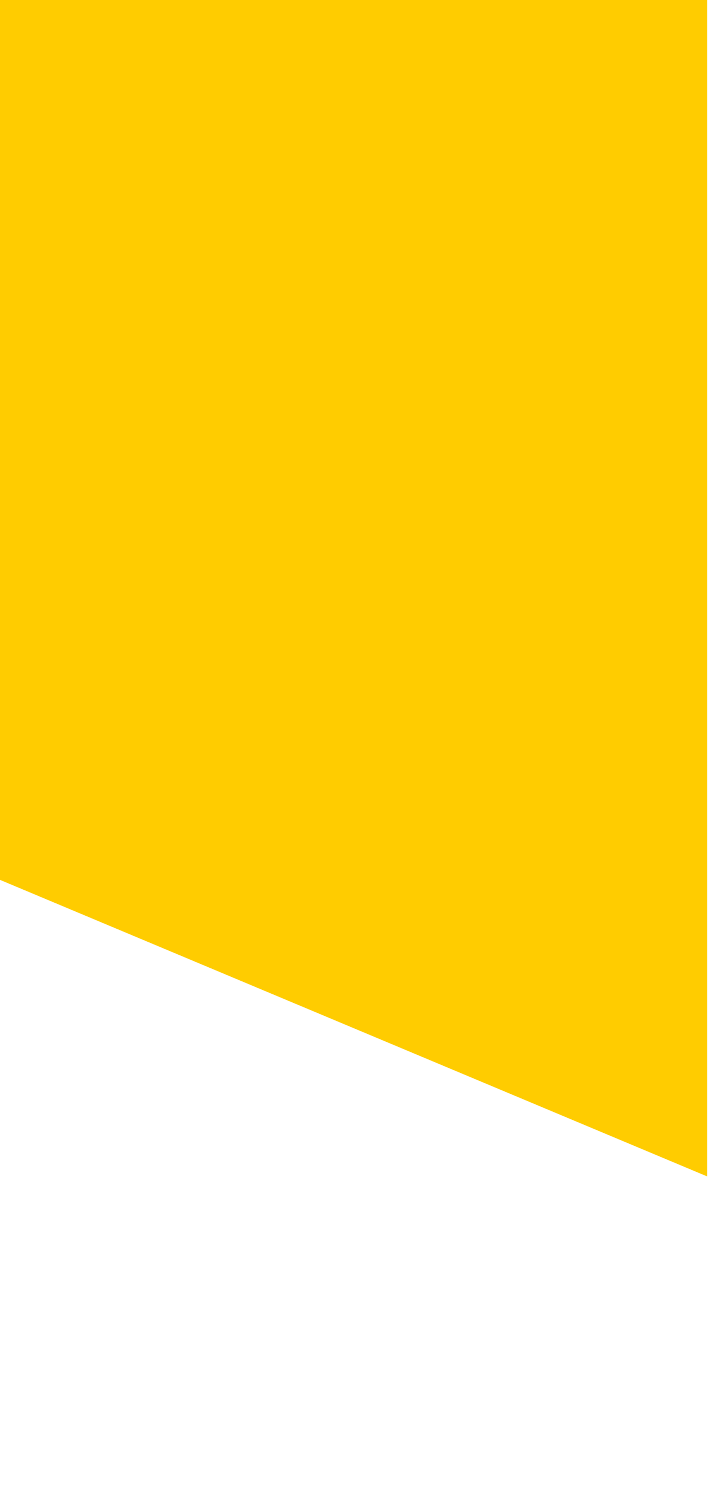